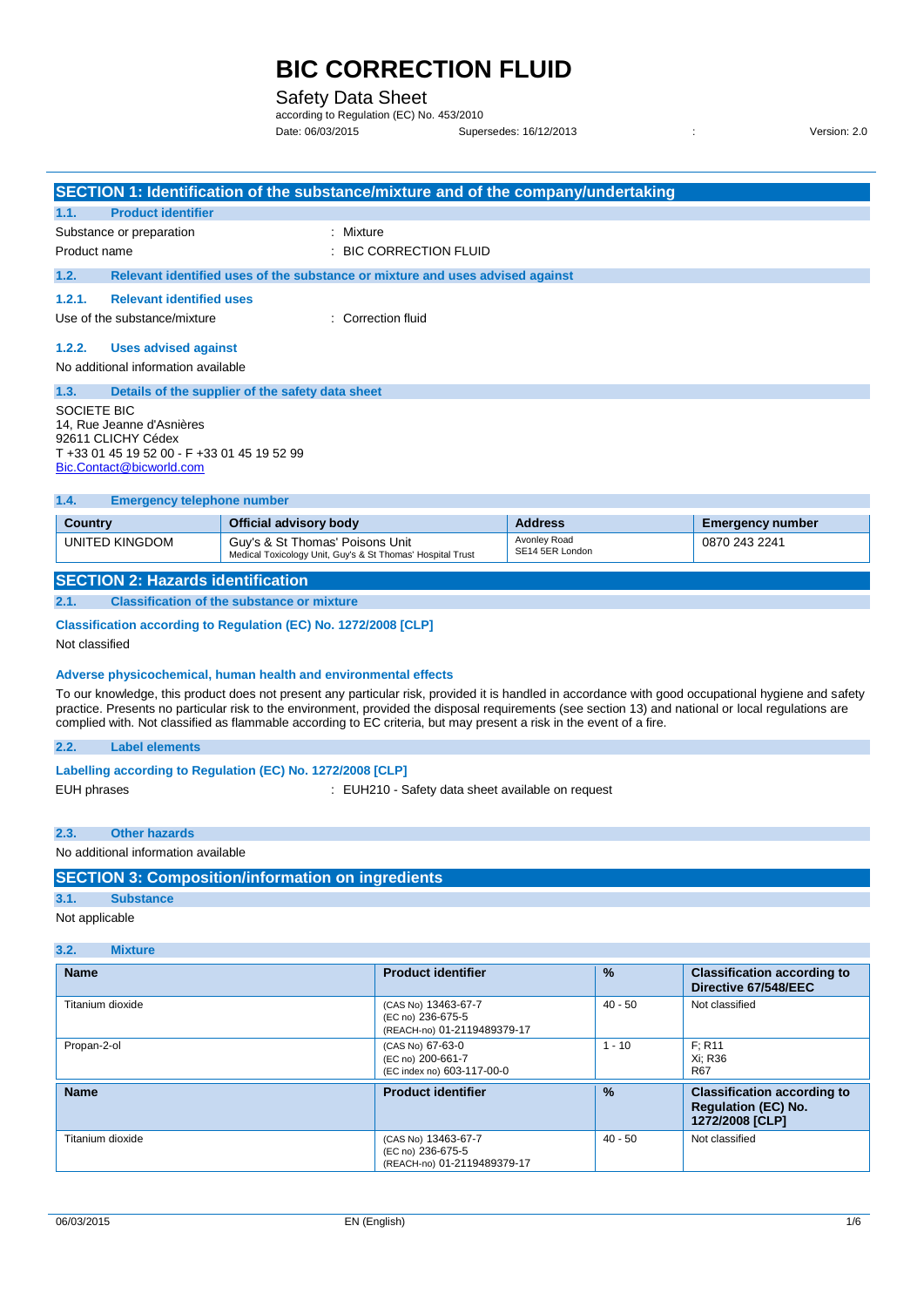# Safety Data Sheet

according to Regulation (EC) No. 453/2010

| <b>Name</b> | <b>Product identifier</b>                                           | $\frac{9}{6}$ | <b>Classification according to</b><br><b>Regulation (EC) No.</b><br>1272/2008 [CLP] |
|-------------|---------------------------------------------------------------------|---------------|-------------------------------------------------------------------------------------|
| Propan-2-ol | (CAS No) 67-63-0<br>(EC no) 200-661-7<br>(EC index no) 603-117-00-0 | $-10$         | Flam. Lig. 2, H225<br>Eye Irrit. 2, H319<br>STOT SE 3. H336                         |

Full text of R- and H-phrases: see section 16

|                 | <b>SECTION 4: First aid measures</b>                                             |                                                                                                                                                                                 |
|-----------------|----------------------------------------------------------------------------------|---------------------------------------------------------------------------------------------------------------------------------------------------------------------------------|
| 4.1.            | <b>Description of first aid measures</b>                                         |                                                                                                                                                                                 |
|                 | First-aid measures after inhalation                                              | : Move the affected person away from the contaminated area and into the fresh air. If the person<br>feels unwell: Seek medical advice.                                          |
|                 | First-aid measures after skin contact                                            | Rinse immediately with plenty of water. If case of redness or irritation, call a doctor.                                                                                        |
|                 | First-aid measures after eye contact                                             | Rinse immediately and thoroughly, pulling the eyelids well away from the eye (15 minutes<br>minimum). If irritation persists, consult an eye specialist.                        |
|                 | First-aid measures after ingestion                                               | Seek medical advice (show the label where possible).                                                                                                                            |
| 4.2.            | Most important symptoms and effects, both acute and delayed                      |                                                                                                                                                                                 |
|                 | Symptoms/injuries                                                                | : Nothing in normal usage to our knowledge.                                                                                                                                     |
| 4.3.            |                                                                                  | Indication of any immediate medical attention and special treatment needed                                                                                                      |
| None.           |                                                                                  |                                                                                                                                                                                 |
|                 | <b>SECTION 5: Firefighting measures</b>                                          |                                                                                                                                                                                 |
| 5.1.            | <b>Extinguishing media</b>                                                       |                                                                                                                                                                                 |
|                 | Suitable extinguishing media                                                     | : All extinguishing agents can be used.                                                                                                                                         |
|                 | Unsuitable extinguishing media                                                   | : None to our knowledge. If there is a fire close by, use suitable extinguishing agents.                                                                                        |
| 5.2.            | Special hazards arising from the substance or mixture                            |                                                                                                                                                                                 |
| Fire hazard     |                                                                                  | : On heating or during combustion : Toxic vapours may be released.                                                                                                              |
| fire            | Hazardous decomposition products in case of                                      | Carbon monoxide. Carbon dioxide.                                                                                                                                                |
| 5.3.            | <b>Advice for firefighters</b>                                                   |                                                                                                                                                                                 |
|                 | Precautionary measures fire                                                      | : Cool down the containers exposed to heat with a water spray. Contain the spilled material by<br>bunding. Do not attempt to take action without suitable protective equipment. |
|                 | Protection of fire-fighters                                                      | : Self-contained breathing apparatus. Complete protective clothing.                                                                                                             |
|                 |                                                                                  |                                                                                                                                                                                 |
|                 | <b>SECTION 6: Accidental release measures</b>                                    |                                                                                                                                                                                 |
| 6.1.            | Personal precautions, protective equipment and emergency procedures              |                                                                                                                                                                                 |
| 6.1.1.          | For non-emergency personnel                                                      |                                                                                                                                                                                 |
|                 | <b>Emergency procedures</b>                                                      | : Do not breathe smoke. Avoid contact with skin and eyes.                                                                                                                       |
| 6.1.2.          | For emergency responders                                                         |                                                                                                                                                                                 |
|                 | Protective equipment                                                             | Do not attempt to take action without suitable protective equipment. For further information<br>refer to section 8: "Exposure controls/personal protection".                    |
| 6.2.            | <b>Environmental precautions</b>                                                 |                                                                                                                                                                                 |
|                 | Do not discharge into drains or rivers. Contain the spilled material by bunding. |                                                                                                                                                                                 |
| 6.3.            | Methods and material for containment and cleaning up                             |                                                                                                                                                                                 |
| For containment |                                                                                  | : Absorb spillage with: inert absorbent material. Sand/earth.                                                                                                                   |
|                 | Methods for cleaning up                                                          | Wash contaminated area with large amounts of water. Dispose of contaminated materials in<br>accordance with current regulations.                                                |
| 6.4.            | <b>Reference to other sections</b>                                               |                                                                                                                                                                                 |
|                 | For further information refer to section 13.                                     |                                                                                                                                                                                 |
|                 | <b>SECTION 7: Handling and storage</b>                                           |                                                                                                                                                                                 |
| 7.1.            | <b>Precautions for safe handling</b>                                             |                                                                                                                                                                                 |
|                 | Precautions for safe handling                                                    | Ensure good ventilation of the work station. Avoid contact with skin and eyes.                                                                                                  |
|                 | Hygiene measures                                                                 | Do not drink, eat or smoke in the workplace. Always wash hands after handling the product.                                                                                      |
| 7.2.            | Conditions for safe storage, including any incompatibilities                     |                                                                                                                                                                                 |
|                 | Technical measures                                                               | : The floor of the depot should be impermeable and designed to form a water-tight basin.                                                                                        |
|                 | Storage conditions<br>Incompatible materials                                     | Keep container tightly closed. Store in a cool, well-ventilated place.<br>Acids. Oxidizing materials.                                                                           |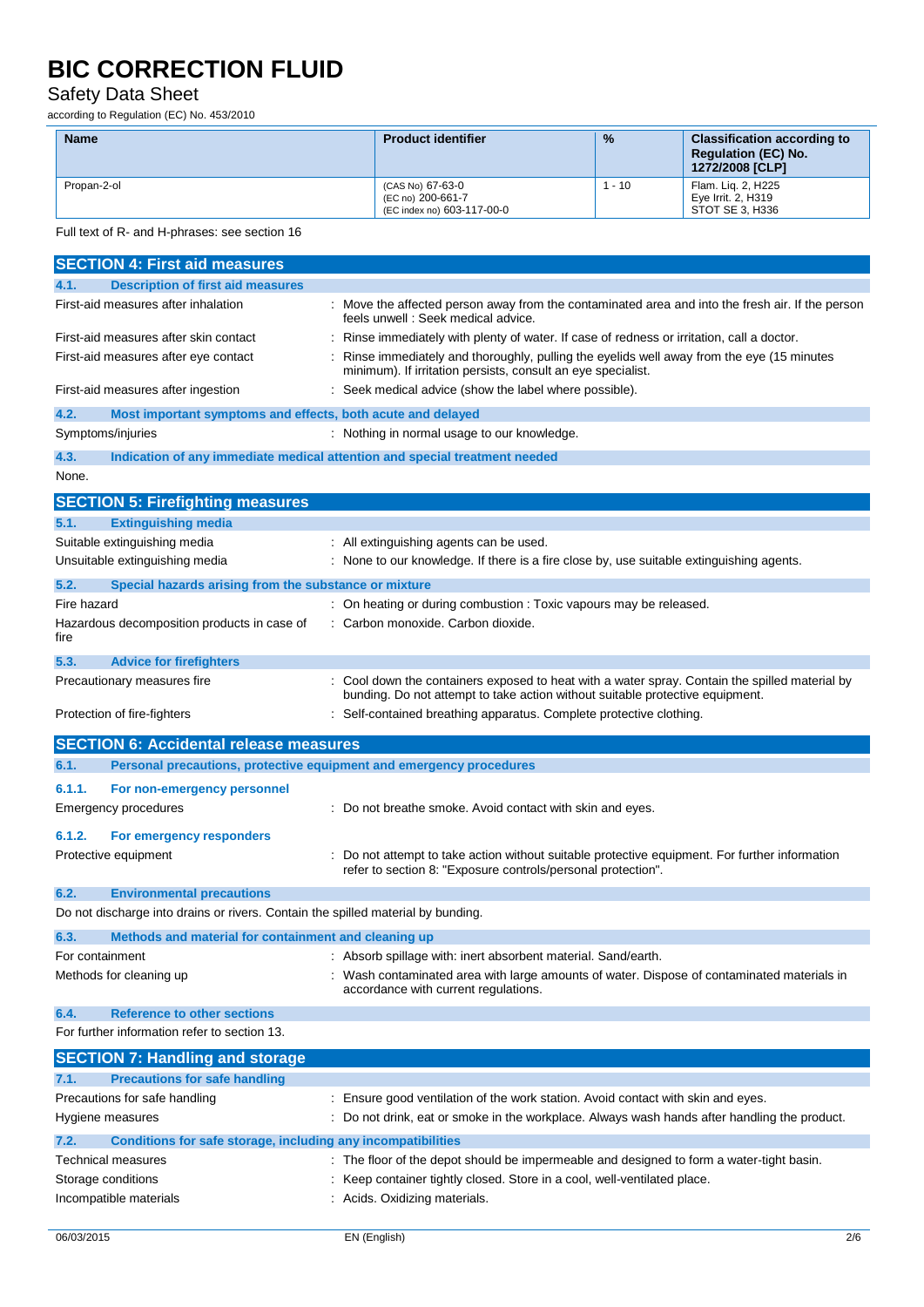# Safety Data Sheet

according to Regulation (EC) No. 453/2010

Packaging materials **Exercise 2 Store in original container.** Store in original container.

#### **7.3. Specific end use(s)**

No additional information available

| <b>SECTION 8: Exposure controls/personal protection</b> |                               |                        |  |  |
|---------------------------------------------------------|-------------------------------|------------------------|--|--|
| 8.1.<br><b>Control parameters</b>                       |                               |                        |  |  |
| Propan-2-ol (67-63-0)                                   |                               |                        |  |  |
| United Kingdom                                          | Local name                    | Propan-2-ol            |  |  |
| United Kingdom                                          | WEL TWA (mg/m <sup>3</sup> )  | 999 mg/m $3$           |  |  |
| United Kingdom                                          | WEL TWA (ppm)                 | $400$ ppm              |  |  |
| United Kingdom                                          | WEL STEL (mg/m <sup>3</sup> ) | 1250 mg/m <sup>3</sup> |  |  |
| United Kingdom                                          | WEL STEL (ppm)                | 500 ppm                |  |  |

| 8.2.<br><b>Exposure controls</b> |                                                                                                                                                                                                                                                                        |
|----------------------------------|------------------------------------------------------------------------------------------------------------------------------------------------------------------------------------------------------------------------------------------------------------------------|
| <b>Technical measures</b>        | : Ensure good ventilation of the work station. Extraction to remove vapours at their source.                                                                                                                                                                           |
| Hand protection                  | : In case of intensive use: Nitrile-rubber protective gloves. The protective gloves to be used<br>must comply with the specifications of EC directive 89/686/EEC and the resultant standard EN<br>374. Breakthrough time: refer to the recommendations of the supplier |
| Eye protection                   | : Safety glasses                                                                                                                                                                                                                                                       |
| Respiratory protection           | : Not required if there is adequate ventilation                                                                                                                                                                                                                        |

| <b>SECTION 9: Physical and chemical properties</b>            |                                                  |  |
|---------------------------------------------------------------|--------------------------------------------------|--|
| Information on basic physical and chemical properties<br>9.1. |                                                  |  |
| Physical state                                                | : Liquid                                         |  |
| Colour                                                        | Off-white.                                       |  |
| Odour                                                         | : Faint.                                         |  |
| Odour threshold                                               | No data available                                |  |
| pH                                                            | No data available                                |  |
| Relative evaporation rate (butylacetate=1)                    | No data available                                |  |
| Melting point                                                 | No data available                                |  |
| Freezing point                                                | No data available                                |  |
| Boiling point                                                 | No data available                                |  |
| Flash point                                                   | Not applicable                                   |  |
| Auto-ignition temperature                                     | No data available                                |  |
| Decomposition temperature                                     | No data available                                |  |
| Flammability (solid, gas)                                     | Not applicable                                   |  |
| Vapour pressure                                               | No data available                                |  |
| Relative vapour density at 20 °C                              | No data available                                |  |
| Relative density                                              | No data available                                |  |
| Solubility                                                    | Water: Soluble                                   |  |
| Log Pow                                                       | No data available                                |  |
| Viscosity, kinematic                                          | No data available                                |  |
| Viscosity, dynamic                                            | : No data available                              |  |
| <b>Explosive properties</b>                                   | : Non explosive according to EC criteria.        |  |
| Oxidising properties                                          | Non oxidizing material according to EC criteria. |  |
| <b>Explosive limits</b>                                       | No data available                                |  |
|                                                               |                                                  |  |

**9.2. Other information**

No additional information available

|       | <b>SECTION 10: Stability and reactivity</b>                                                         |
|-------|-----------------------------------------------------------------------------------------------------|
| 10.1. | <b>Reactivity</b>                                                                                   |
|       | To our knowledge, the product does not present any particular risk, under normal conditions of use. |
| 10.2. | <b>Chemical stability</b>                                                                           |
|       | Stable under normal conditions.                                                                     |
| 10.3. | <b>Possibility of hazardous reactions</b>                                                           |

None under normal conditions.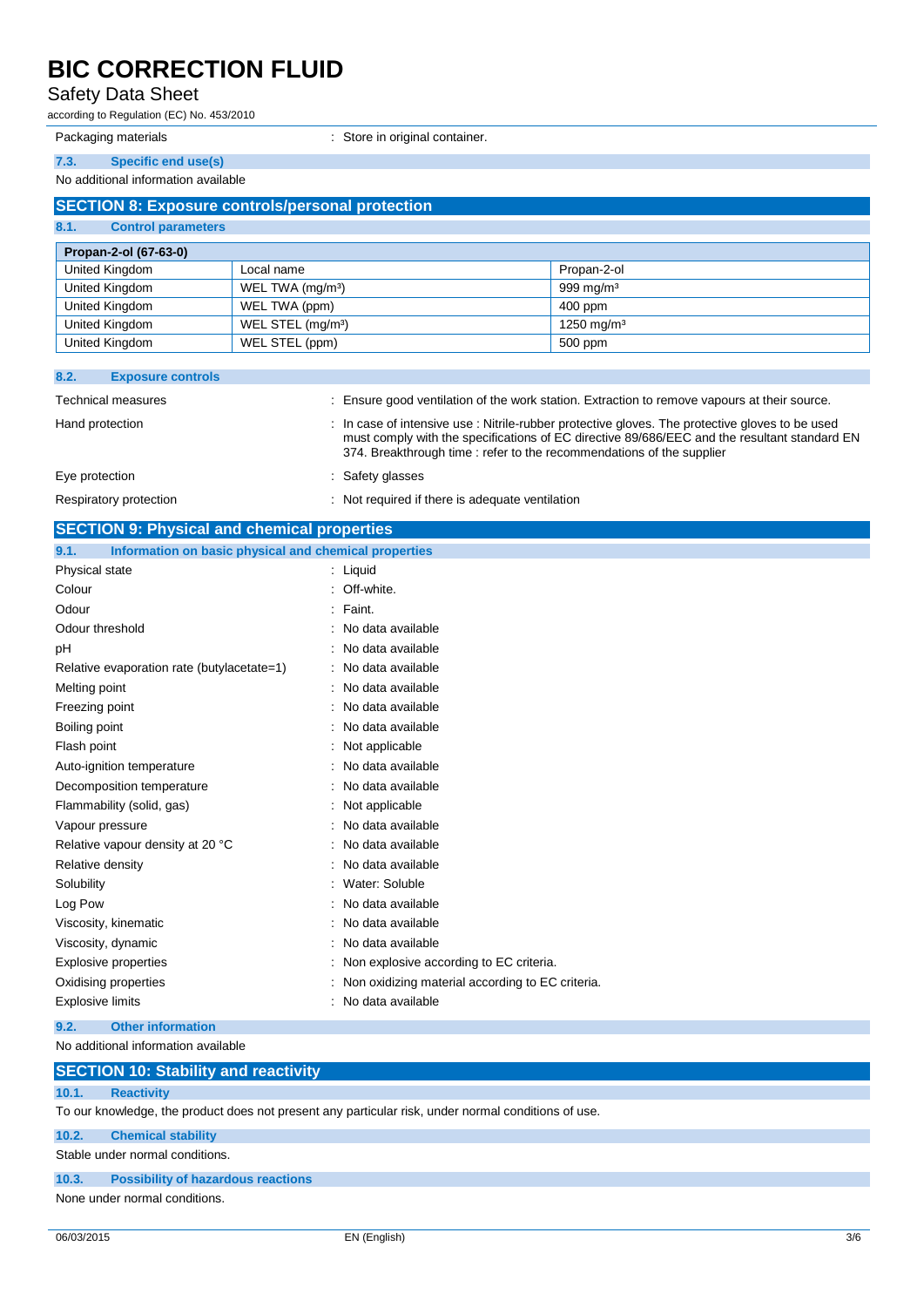## Safety Data Sheet

according to Regulation (EC) No. 453/2010

**10.4. Conditions to avoid**

Extremely high or low temperatures.

**10.5. Incompatible materials**

Acids. Oxidizing materials.

**10.6. Hazardous decomposition products**

On combustion or on thermal decomposition (pyrolysis) releases : Carbon oxides (CO, CO2).

| <b>SECTION 11: Toxicological information</b>           |                                                                                                      |  |  |  |
|--------------------------------------------------------|------------------------------------------------------------------------------------------------------|--|--|--|
| 11.1.<br>Information on toxicological effects          |                                                                                                      |  |  |  |
| Acute toxicity                                         | : Not classified (Based on available data, the classification criteria are not met)                  |  |  |  |
| Titanium dioxide (13463-67-7)                          |                                                                                                      |  |  |  |
| LD50 oral rat                                          | > 10000 mg/kg                                                                                        |  |  |  |
| LD50 dermal rabbit                                     | > 10000 mg/kg                                                                                        |  |  |  |
| LC50 inhalation rat (mg/l)                             | $> 3,56$ mg/l/4h                                                                                     |  |  |  |
| Propan-2-ol (67-63-0)                                  |                                                                                                      |  |  |  |
| LD50 oral rat                                          | 5840 mg/kg                                                                                           |  |  |  |
| LC50 inhalation rat (ppm)                              | > 10000 ppm/4h                                                                                       |  |  |  |
| Skin corrosion/irritation                              | : Not classified (Based on available data, the classification criteria are not met)                  |  |  |  |
| Serious eye damage/irritation                          | : Not classified (Based on available data, the classification criteria are not met)                  |  |  |  |
| Respiratory or skin sensitisation                      | : Not classified (Based on available data, the classification criteria are not met)                  |  |  |  |
| Germ cell mutagenicity                                 | : Not classified (Based on available data, the classification criteria are not met)                  |  |  |  |
| Carcinogenicity                                        | : Not classified (Based on available data, the classification criteria are not met)                  |  |  |  |
| Reproductive toxicity                                  | : Not classified (Based on available data, the classification criteria are not met)                  |  |  |  |
| Specific target organ toxicity (single exposure)       | : Not classified (Based on available data, the classification criteria are not met)                  |  |  |  |
| Specific target organ toxicity (repeated<br>exposure)  | : Not classified (Based on available data, the classification criteria are not met)                  |  |  |  |
| Aspiration hazard                                      | : Not classified (Based on available data, the classification criteria are not met)                  |  |  |  |
| Potential adverse human health effects and<br>symptoms | : Presents no particular risk when handled in accordance with good occupational hygiene<br>practice. |  |  |  |

### **SECTION 12: Ecological information**

## **12.1. Toxicity**

Ecology - general **interpretatal** : No information available, however this product is not considered to present any particular risk for the aquatic environment.

| Propan-2-ol (67-63-0) |                                      |  |
|-----------------------|--------------------------------------|--|
| LC50 fishes           | 10000 mg/l/96h (Pimephales promelas) |  |
| EC50 Daphnia          | 10000 mg/l/48h (Daphnia magna)       |  |

#### **12.2. Persistence and degradability**

| Propan-2-ol (67-63-0)                              |                                                                                                                                                                                 |  |
|----------------------------------------------------|---------------------------------------------------------------------------------------------------------------------------------------------------------------------------------|--|
| Persistence and degradability                      | Readily biodegradable.                                                                                                                                                          |  |
| 12.3.<br><b>Bioaccumulative potential</b>          |                                                                                                                                                                                 |  |
| No additional information available                |                                                                                                                                                                                 |  |
| 12.4.<br><b>Mobility in soil</b>                   |                                                                                                                                                                                 |  |
| No additional information available                |                                                                                                                                                                                 |  |
| 12.5.<br><b>Results of PBT and vPvB assessment</b> |                                                                                                                                                                                 |  |
| <b>Component</b>                                   |                                                                                                                                                                                 |  |
| Propan-2-ol (67-63-0)                              | This substance/mixture does not meet the PBT criteria of REACH regulation, annex XIII<br>This substance/mixture does not meet the vPvB criteria of REACH regulation, annex XIII |  |

#### **12.6. Other adverse effects**

No additional information available

| <b>SECTION 13: Disposal considerations</b> |                         |                                                                                          |  |  |  |
|--------------------------------------------|-------------------------|------------------------------------------------------------------------------------------|--|--|--|
| 13.1.                                      | Waste treatment methods |                                                                                          |  |  |  |
| Waste treatment methods                    |                         | Dispose of in accordance with relevant local regulations. Destroy at an authorised site. |  |  |  |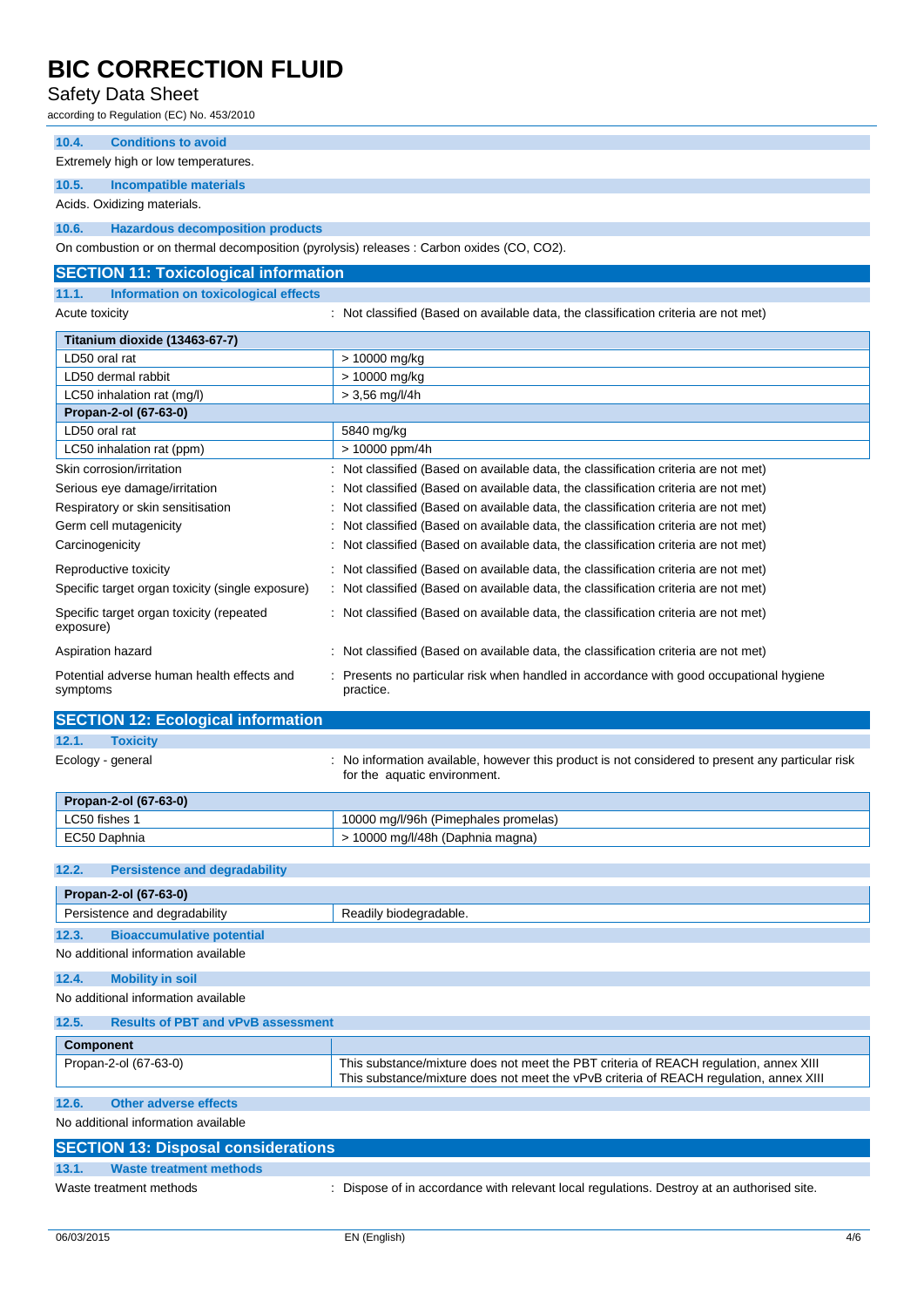### Safety Data Sheet

according to Regulation (EC) No. 453/2010

Additional information : The user's attention is drawn to the possible existence of specific european, national or local regulations regarding disposal.

# **SECTION 14: Transport information**

In accordance with ADR / RID / IMDG / IATA / ADN

| <b>ADR</b>                                   | <b>IMDG</b>                                               | <b>IATA</b>                       |  |  |  |
|----------------------------------------------|-----------------------------------------------------------|-----------------------------------|--|--|--|
| 14.1.<br><b>UN number</b>                    |                                                           |                                   |  |  |  |
| Not regulated for transport                  |                                                           |                                   |  |  |  |
| 14.2.<br><b>UN proper shipping name</b>      |                                                           |                                   |  |  |  |
| Not applicable                               | Not applicable                                            | Not applicable                    |  |  |  |
| <b>Transport hazard class(es)</b><br>14.3.   |                                                           |                                   |  |  |  |
| Not applicable                               | Not applicable                                            | Not applicable                    |  |  |  |
| 14.4.<br><b>Packing group</b>                |                                                           |                                   |  |  |  |
| Not applicable                               | Not applicable                                            | Not applicable                    |  |  |  |
| <b>Environmental hazards</b><br>14.5.        |                                                           |                                   |  |  |  |
| Dangerous for the environment: No            | Dangerous for the environment: No<br>Marine pollutant: No | Dangerous for the environment: No |  |  |  |
| 14.6.<br><b>Special precautions for user</b> |                                                           |                                   |  |  |  |

Special transport precautions : No additional information available

**14.7. Transport in bulk according to Annex II of MARPOL 73/78 and the IBC Code**

#### Not applicable

#### **SECTION 15: Regulatory information**

**15.1. Safety, health and environmental regulations/legislation specific for the substance or mixture**

#### **15.1.1. EU-Regulations**

Contains no substances with Annex XVII restrictions Contains no substance on the REACH candidate list Contains no REACH Annex XIV substances

#### **15.1.2. National regulations**

No additional information available

### **15.2. Chemical safety assessment**

No chemical safety assessment has been carried out

#### **SECTION 16: Other information**

Indication of changes:

This sheet was updated (refer to the date at the top of this page).

| Data sources      | : ECHA (European Chemicals Agency). MSDS of suppliers. HSDB (Hazardous Substances Data<br>Bank) (National Library of Medicine).                                                                         |
|-------------------|---------------------------------------------------------------------------------------------------------------------------------------------------------------------------------------------------------|
| Other information | : No experimental study is available on the mixture. Information hereunder are based on our<br>knowledge on components, and classification of the mixture is determined with the calculation<br>method. |
|                   | Safety data sheet established by: LISAM SERVICES - TELEGIS<br>Rue de la Couture F-60400 PASSEL<br>Safety Made Easy with www.lisam.com.                                                                  |

#### Full text of R-, H- and EUH-phrases:

| Serious eye damage/eye irritation, Category 2                          |  |  |  |  |
|------------------------------------------------------------------------|--|--|--|--|
| Flammable liquids, Category 2                                          |  |  |  |  |
| Specific target organ toxicity - Single exposure, Category 3, Narcosis |  |  |  |  |
| Highly flammable liquid and vapour                                     |  |  |  |  |
| Causes serious eye irritation                                          |  |  |  |  |
| May cause drowsiness or dizziness                                      |  |  |  |  |
| Highly flammable                                                       |  |  |  |  |
| Irritating to eyes                                                     |  |  |  |  |
| Vapours may cause drowsiness and dizziness                             |  |  |  |  |
| Highly flammable                                                       |  |  |  |  |
| Irritating                                                             |  |  |  |  |
|                                                                        |  |  |  |  |